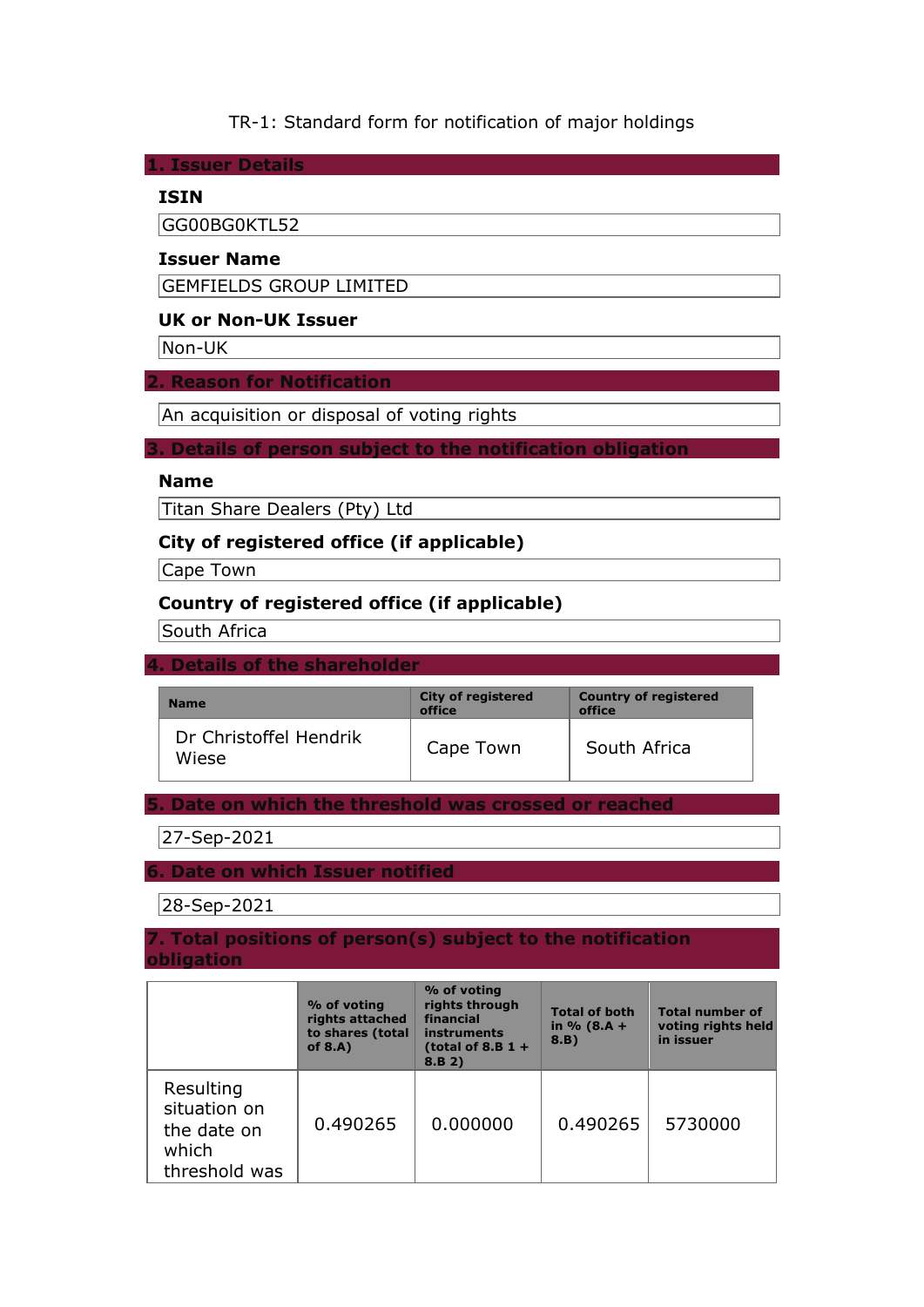| crossed or<br>reached                                      |       |       |           |
|------------------------------------------------------------|-------|-------|-----------|
| Position of<br>previous<br>notification (if<br>applicable) | 13.72 | 13.72 | 160388406 |

### **8. Notified details of the resulting situation on the date on which the threshold was crossed or reached**

### **8A. Voting rights attached to shares**

| <b>Class/Type of</b><br>shares ISIN<br>code(if possible) | Number of<br>direct voting<br>rights<br>(DTR5.1) | <b>Number of indirect</b><br>voting rights<br>(DTR5.2.1) | % of direct voting<br>rights (DTR5.1) | $\mathcal V$ of indirect<br>voting rights<br>(DTR5.2.1) |
|----------------------------------------------------------|--------------------------------------------------|----------------------------------------------------------|---------------------------------------|---------------------------------------------------------|
| GG00BG0KTL52                                             |                                                  | 5730000                                                  | 0.000000                              | 0.490265                                                |
| Sub Total 8.A                                            | 5730000                                          |                                                          | 0.490265%                             |                                                         |

#### **8B1. Financial Instruments according to (DTR5.3.1R.(1) (a))**

| <b>Type of financial</b><br>instrument | date | <b>Expiration Exercise/conversion</b><br>period | Number of voting rights that<br>may be acquired if the<br>linstrument is<br>exercised/converted | $\%$ of<br>voting<br>rights |
|----------------------------------------|------|-------------------------------------------------|-------------------------------------------------------------------------------------------------|-----------------------------|
| Sub Total 8.B1                         |      |                                                 |                                                                                                 |                             |

### **8B2. Financial Instruments with similar economic effect according to (DTR5.3.1R.(1) (b))**

| Type of<br>financial<br>instrument | <b>Expiration</b><br>date | Exercise/conversion<br><b>period</b> | <b>Physical or cash Number of</b><br><b>settlement</b> | voting rights | $\%$ of<br>votina<br>rights |
|------------------------------------|---------------------------|--------------------------------------|--------------------------------------------------------|---------------|-----------------------------|
| Sub Total 8.B2                     |                           |                                      |                                                        |               |                             |

#### **9. Information in relation to the person subject to the notification obligation**

2. Full chain of controlled undertakings through which the voting rights and/or the financial instruments are effectively held starting with the ultimate controlling natural person or legal entities (please add additional rows as necessary)

| <b>Ultimate</b><br>controlling person undertaking | <b>Name of controlled</b>                  | $\%$ of voting<br>rights if it equals instruments if it<br>or is higher than equals or is<br>the notifiable<br>threshold | % of voting rights<br>through financial<br>higher than the<br>notifiable<br>threshold | <b>Total of both if it</b><br>equals or is higher<br>than the notifiable<br>threshold |
|---------------------------------------------------|--------------------------------------------|--------------------------------------------------------------------------------------------------------------------------|---------------------------------------------------------------------------------------|---------------------------------------------------------------------------------------|
| Dr<br>Christoffel<br><b>Hendrik</b><br>Wiese      | <b>Titan Share</b><br>Dealers (Pty)<br>Ltd | 0.000000                                                                                                                 | 0.000000                                                                              | 0.000000%                                                                             |